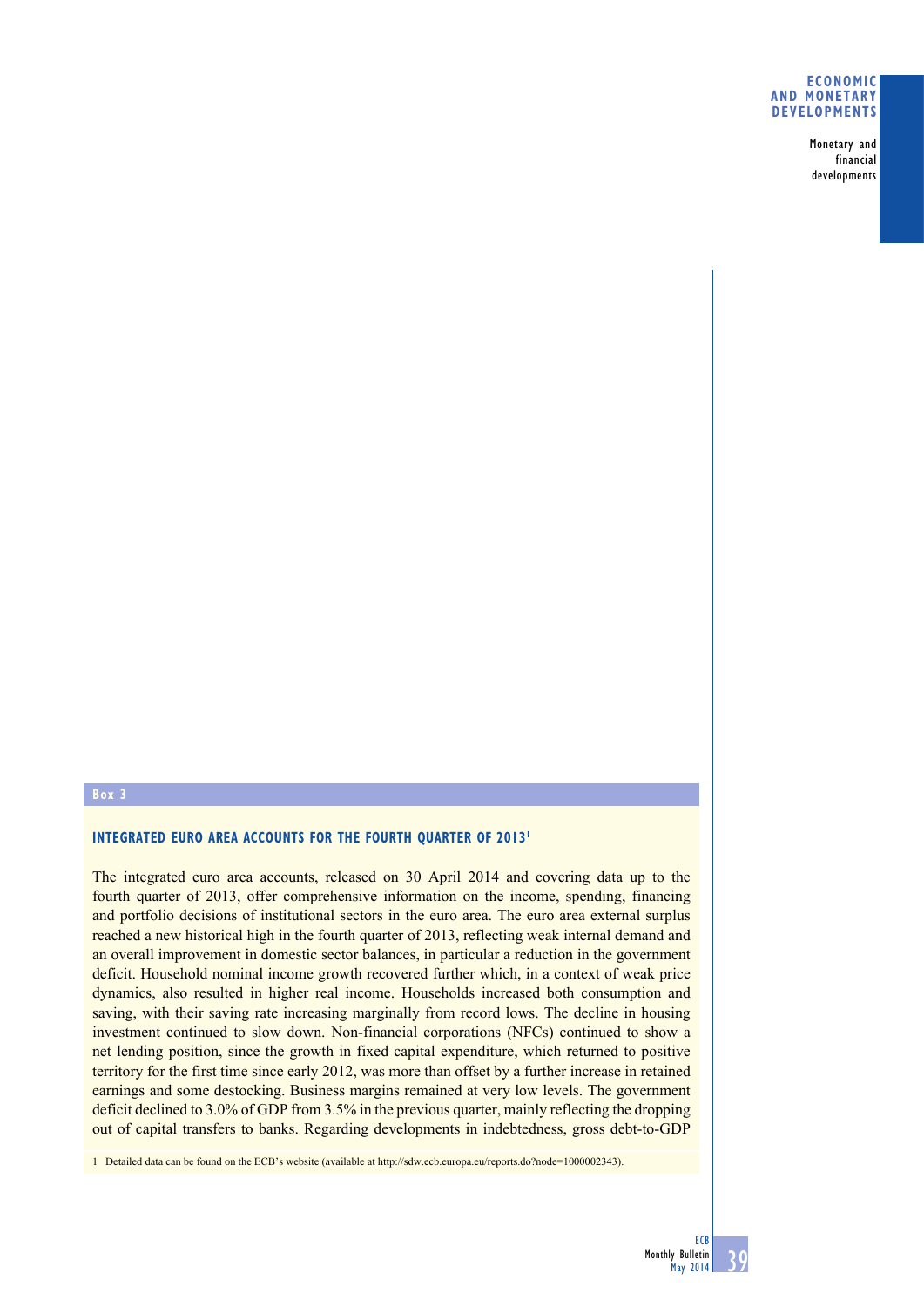ratios remained at high levels for all euro area sectors, albeit continuing to decline slightly across all private sectors. The financial situation was more favourable according to leverage measures, such as debt-to-assets, capital and net wealth ratios. The debt-to-assets ratio of NFCs continued to decline in the fourth quarter owing to continued net redemptions in corporate loans and holding gains on equity. Financial corporations' capital ratios increased further to high levels. Households' net wealth rose again in year-on-year terms, as net savings and equity gains more than offset the negative impact of falling house prices on wealth. The net external asset position of the euro area continued to improve moderately.

#### **Euro area income and net lending/net borrowing**

In the fourth quarter of 2013 the annual growth rate in nominal gross disposable income in the euro area increased anew (to 1.6%, year on year), reflecting the recovery in real GDP growth. This acceleration benefited primarily households' income (see Chart A).

With euro area income growing slightly faster than consumption, euro area gross savings growth accelerated in the fourth quarter of 2013. The household saving ratio rose marginally from a historical low, and NFCs increased their retained earnings. The growth of government sector savings became slightly less negative (on a four-quarter-sum basis). Euro area fixed capital formation stabilised. This reflected a reduction in the pace of the contraction in household fixed investment (to -1.0%) and a return to moderate growth in NFC investment (1.5%) and government investment (0.4%) while the decline in financial corporations' investment accelerated (-17.7%). The small degree of restocking observed in the third quarter turned into moderate destocking in the fourth quarter, implying a negative contribution of inventories to nominal growth.



40 Monthly Bulletin May 2014

ECB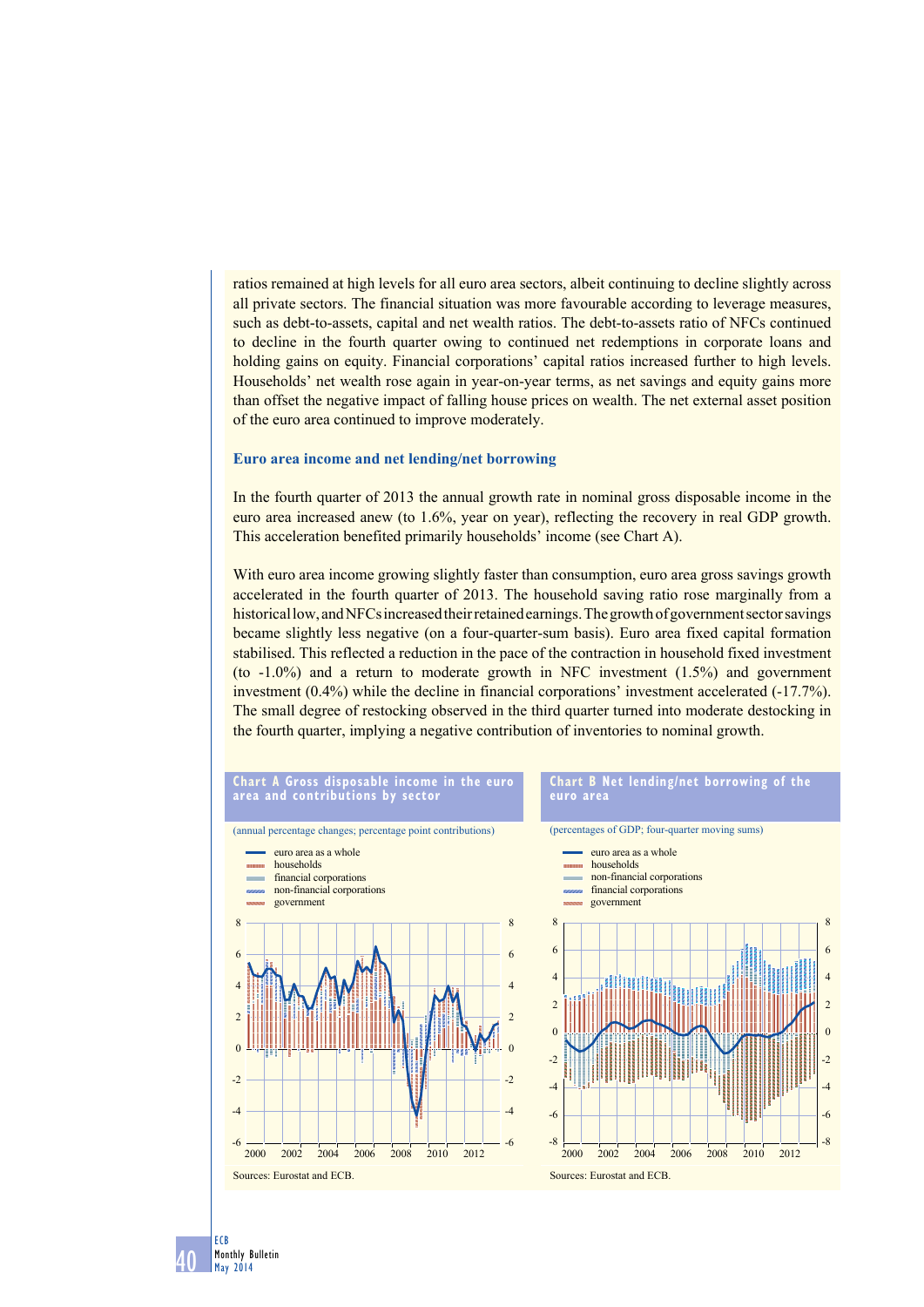### **Economic and monetary developments**

Monetary and financial developments

With euro area capital formation remaining unchanged and savings increasing significantly, euro area net lending increased further in the fourth quarter, to 2.2% of GDP on a four-quarter-sum basis, the highest level since the euro was launched. From a sectoral perspective, this improvement was mostly driven by a decline in the government deficit (see Chart B). NFCs continued to show a net lending position. The government deficit declined to 3.0% of GDP (on a four-quarter moving sum basis), mainly reflecting lower capital transfers to banks, which in turn reduced the net lending position of financial corporations. On the financing side, the continued acquisition by non-residents of debt securities and equity issued by euro area residents is indicative of improving sentiment of international investors towards the euro area.

## **Behaviour of institutional sectors**

Households' nominal income growth continued to accelerate in the fourth quarter of 2013 (1.5%, year on year, after 1.0% in the third quarter) as a result of higher positive contributions from compensation of employees and property income, as well as a smaller negative contribution from direct taxes paid and net social benefits received (see Chart C). In a context of weak price dynamics, real income returned to positive growth for the first time since early 2010. With nominal consumption growing at a somewhat slower pace than income, the household saving ratio increased marginally from its record low level to 13.1% in seasonally adjusted terms in the fourth quarter (see Chart D). The pace of the contraction in housing investment moderated again, resulting in an increase, on a four-quarter-sum basis, in households' net lending. Growth in household financing remained at very low levels, as borrowing from banks remained weak. On the assets side, households continued to allocate savings to life insurance and pension products and, to a lesser extent,

#### **chart c households' nominal gross disposable income**

#### (annual percentage changes; percentage point contributions) net social benefits and contributions direct taxes net property income gross operating surplus and mixed income compensation of employees  $\sim$ real gross disposable income  $-1$ gross disposable income 8 8 6 6 4 4 2 2  $\theta$  $\boldsymbol{0}$ -2 -2 -4 -4 2000 2002 2004 2006 2008 2010 2012 Sources: Eurostat and ECB.

### **Chart D Households' income, consumption and saving ratio**

(annual percentage changes; percentages of gross disposable income, seasonally adjusted)

- income growth (left-hand scale)
- nominal consumption growth (left-hand scale)
- saving ratio seasonally adjusted (right-hand scale)



41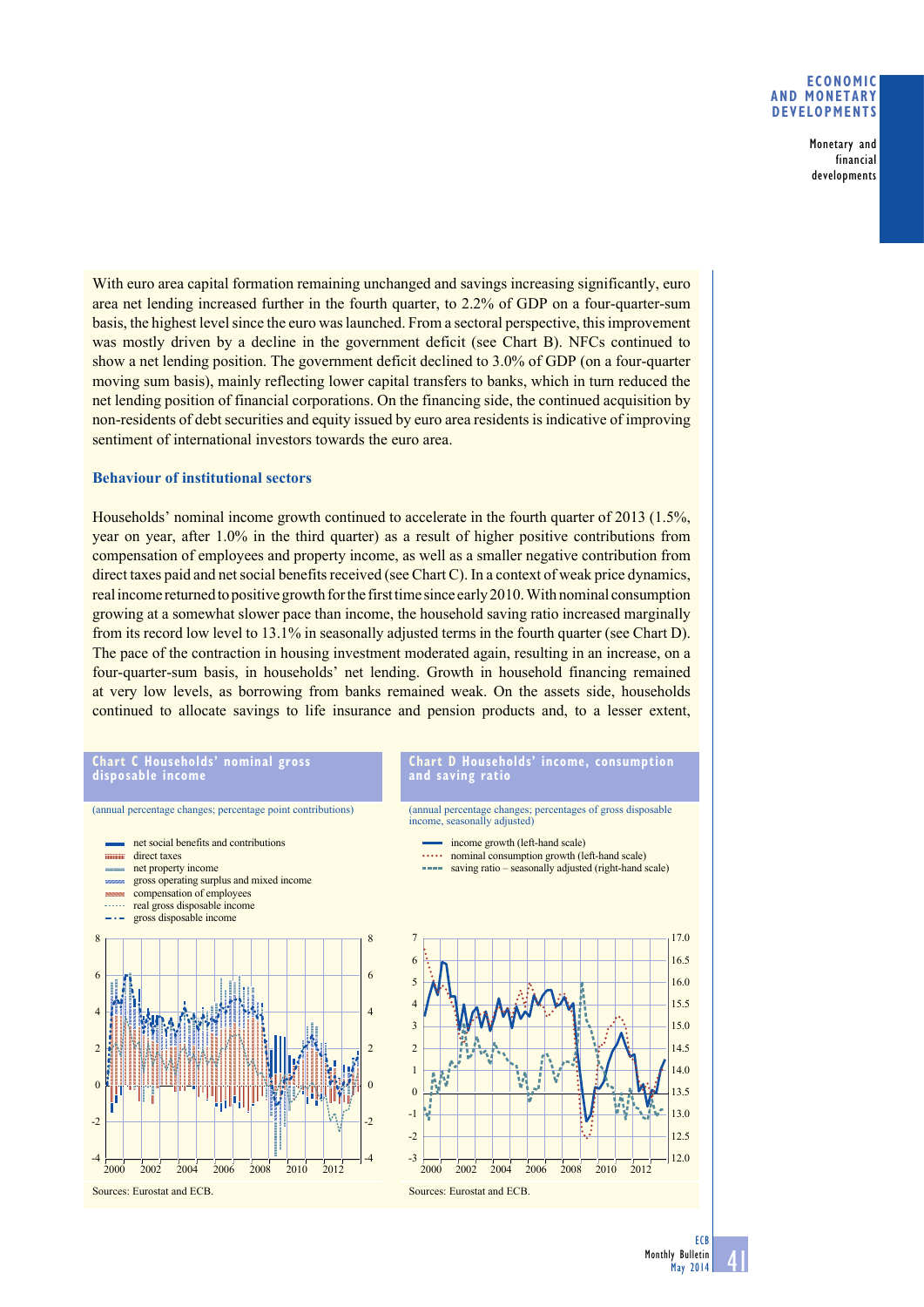

3) "Equity" comprises here "shares and other equity" other than "mutual fund shares". Interbank deposits and Eurosystem financing are netted out from assets and liabilities in the chart.

to deposits, mutual fund shares, unquoted shares and other assets, away from debt securities and quoted shares. The household debt ratio declined, as did the leverage ratio, as net wealth increased further year on year, reflecting higher net savings and gains on equity holdings that together exceeded holding losses on housing (see Chart H).

The growth of the gross operating surplus of NFCs increased further in the fourth quarter, to 2.7% year on year, as the recovery of value added outpaced that of wages. Business margins, as measured by the net operating surplus (i.e. net of consumption of fixed capital)<sup>2</sup> in terms of value added, rose slightly from the very low level reached in the first quarter of 2013 (see Chart E). At the same time, a number of factors, including low (and falling) net interest paid and relatively low net dividends paid, continued to push up NFC savings (retained earnings). Fixed capital expenditure growth returned to positive territory in the fourth quarter of 2013 for the first time since early 2012, at 1.5% year on year. At the same time, as a further increase in retained earnings and some destocking more than offset the increase in fixed capital formation, NFCs increased their net lending position somewhat further (see Chart B). Substituting for contracting bank lending (which fell by  $E126$  billion over four quarters, in net terms), NFCs continued to tap the bond market ( $\epsilon$ 83 billion) and the stock market ( $\epsilon$ 30 billion) for financing. Loans from other financial corporations moderated strongly (to  $636$  billion in the fourth quarter

<sup>2</sup> When measuring firms' profitability on the basis of the national accounts data, the focus should be on the net operating surplus, rather than on the gross operating surplus, because consumption of fixed capital (i.e. the amortisation of plant and equipment over several years) should be excluded. Given that consumption of fixed capital represents a fixed cost of business, it tends to move exogenously and steadily throughout the business cycle. As a result, a measure of net profit tends to be more sensitive to the business cycle than a measure of gross profits.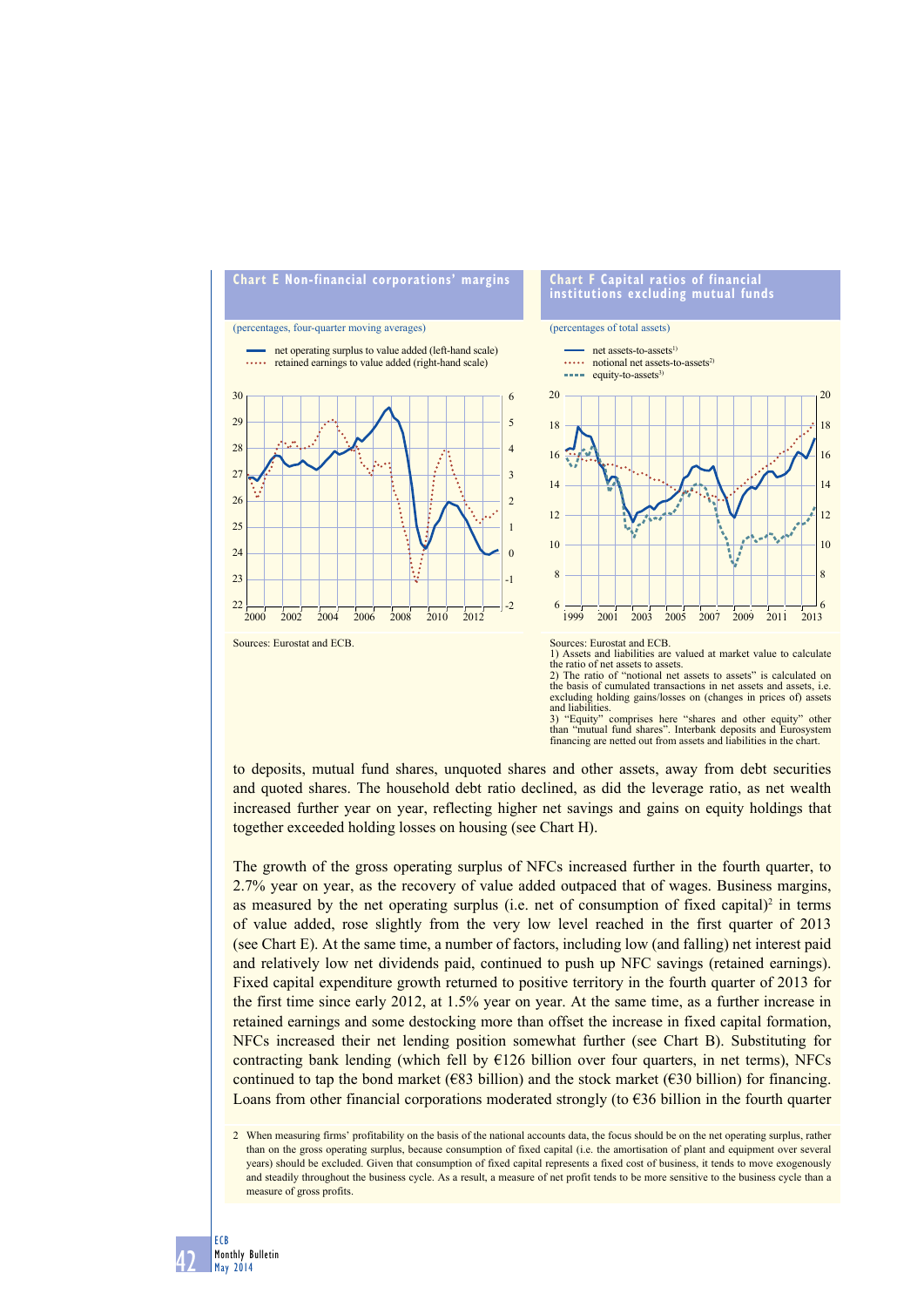## **Economic and monetary developments**

Monetary and financial developments

# **chart G sectoral leverage**















Sources: Eurostat and ECB. Notes: Calculated as a ratio of total debt liabilities to total assets. Total assets comprise all financial assets and most non-financial assets.

of 2013 from €113 billion in the third quarter), reflecting a base effect (the dropping out of one-off operations in Spain conducted in the fourth quarter of 2012 from the calculation of annual flows) and possibly weaker corporate bond issuance via NFC conduits resident in some countries. Loans from foreign entities increased strongly in the fourth quarter of 2013 (inflow of €46 billion). Intra-sector lending, comprising loans extended by other NFCs and the bulk of trade credits (which are important for small and medium-sized enterprises that face bank financing constraints), remained subdued in the fourth quarter. NFCs continued to build up their liquidity buffers (which stood at  $\epsilon$ 2.9 trillion). The significant deleveraging process continued, helped by contracting bank loans and valuation gains on equity held by NFCs (see Chart G).

The government deficit declined in the fourth quarter of 2013 to 3.0% of GDP on a four-quartersum basis, mainly reflecting lower capital transfers to banks (which had been particularly large in Spain in the fourth quarter of 2012). Growth in receipts moderated but remained positive at 1.7%. Excluding capital transfers to banks, government expenditure grew by 0.7%. Final consumption expenditure grew by 1.5% and investment expenditure edged up slightly after four years of continuous decline. Growth in debt issuance moderated for the fourth consecutive quarter.

In the fourth quarter of 2013 the gross entrepreneurial income of financial corporations recorded positive annual growth (1.8%) for the first time since end-2011, notwithstanding a deceleration in value added growth and operating surplus growth. This improvement was attributable to a smaller contraction of net interest earned and a robust increase in dividends received. Nevertheless, the high net lending position of financial corporations moderated on a four-quarter-

Sources: Eurostat and ECB. Notes: Data on non-financial assets are estimates by the ECB. 1) Mainly holding gains and losses on real estate (including land). gains and losses on shares and other equity. 3) This item comprises net saving, net capital transfers received and the discrepancy between the non-financial and the financial accounts.